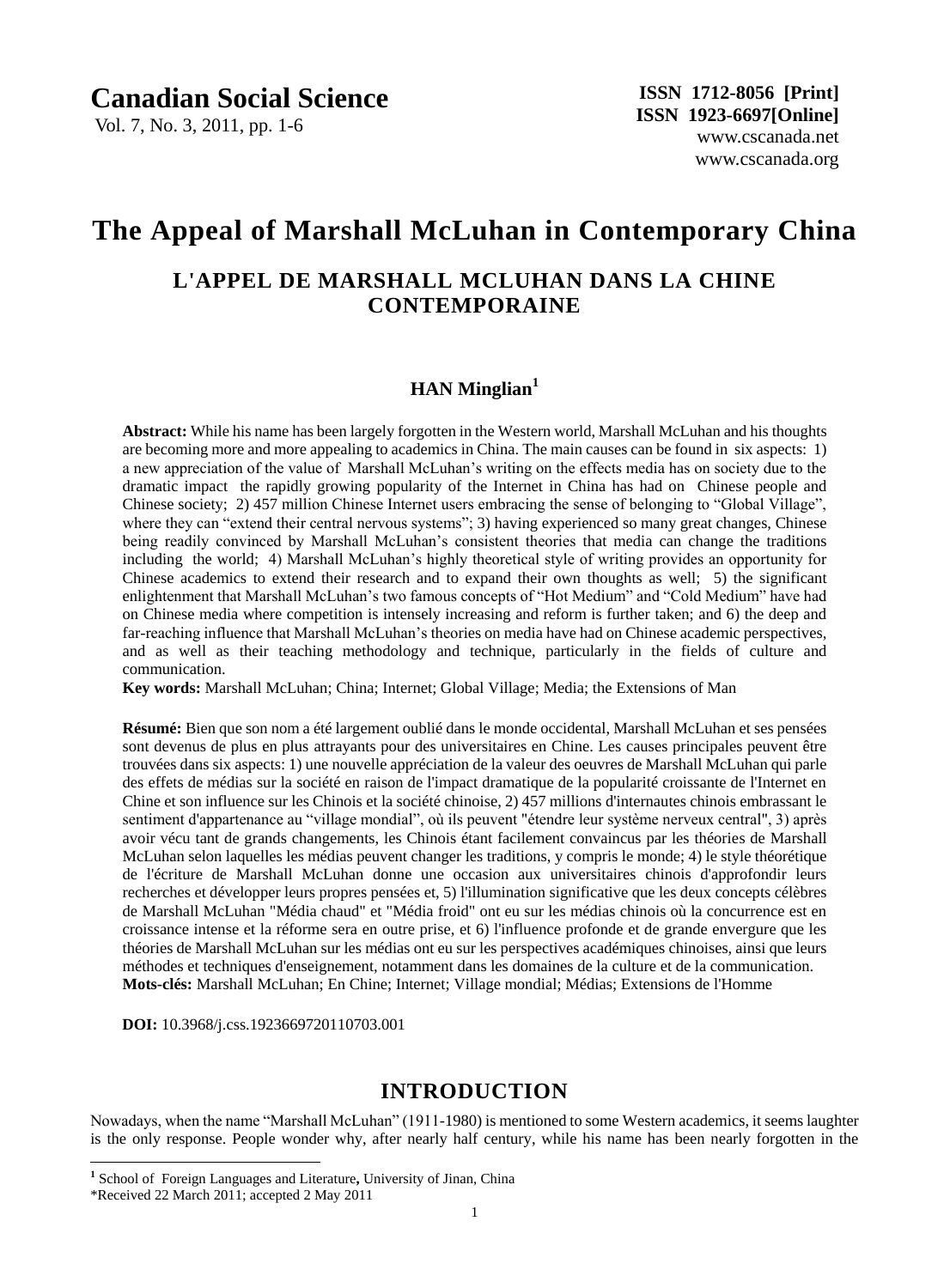#### *HAN Minglian/Canadian Social Science Vol.7 No.3, 2011*

Western world and his works are little read and quoted, Marshall McLuhan and his thoughts have such a wide appeal in China? Chinese academics believe that the past half century of history, particularly the development of electronic technology and the information industry in the past 30 years, has proved Marshall McLuhan"s theories on media and its effects. Nobody in this world can escape the impact of his thoughts that have significantly shaped our perceptions about the impact of media, such as "the Global Village", "the Medium Is the Message", "Electronic Media Is the Extension of the Human Central Nervous System", "Cold Medium and Hot Medium", and "Tribe-NonTribe-Retribe".

In recent years many of Marshall McLuhan"s works and commentaries and analysis of his works have been translated into Chinese. Among these, the Chinese version of "Understanding Media: The Extensions of Man," is appraised as one of the 30 top most influential translated books in China for the past three decades (cocobook.net 29/10/2008). The translator, Prof. He Daokuan (1942-today) of Shenzhen University, also the Deputy Chairman of China Cross-Culture Research Association, has become popular in China because of his contribution in translating Marshall McLuhan"s works and for his research on Marshall McLuhan.

What has caused such interesting phenomenon in China? The following six elements should be accounted for.

# **SIX ELEMENTS**

#### **The Rapid Popularity of the Internet in China**

The popularity of the Internet in China has made it possible for Marshall McLuhan and his thoughts on the impact of media on contemporary society to become popular in China. The rapid rise in popularity of the Internet in China has dramatically impacted both the people and the society, proving his theories and giving more weight to Marshall McLuhan"s prescient insights.

With the rapid rise in popularity of the Internet in China, China has become a major country of Internet users. According to a survey conducted by CNNIC (China Internet Network Information Centre) on 19th January 2011, the rate of popularity of the Internet in China had reached 34.3%. So far a total of 457 million Chinese are Internet users. 303 millions are mobile Internet users. Most of the users are city residents. And the rate is rapidly going up with the increase in population rushing from the rural areas to the cities. As reported by CNCC (China Net Census Centre) July, 2010: city residents in China will overwhelm that of rural residents by 2015. The popularity of the Internet in China has dramatically impacted Chinese society; it has changed not only Chinese values, outlook, concepts, and ways of thinking, but also their behaviour patterns. All these happenings have attracted the attention of China"s academic circles. An upsurge of interest in McLuhan has consequently spread throughout China—to study the effects that modern communication has on China"s society. At this point, it is natural that Marshall McLuhan is held in high regard because of his valuable foresights and research on public media and its effects. Just as Sheri Cyprus points out: *"*Dr. Marshall McLuhan had accurately predicted future electric media would create a "global village" of non-verbal communication that would be accessed all over the world, thus connecting the world's "tribes." The Internet did just that, as the access to information by those all over the world, became the important aspect of this new form of communication. The messages being sent are quite secondary to the importance of being able to send and receive written messages all over the world."

#### **The Feelings of the 457 Million Chinese Netizens**

The 457 million Chinese Internet users love the sense of "Global Village", where they can "extend their central nervous systems". Thanks to his predictions coming true as members of the "Global Village", Chinese no longer suffer from the pain of feeling shut out of global affairs; instead they are free and active in the access to all the news about important issues in the world. For example, when the local TV reported, but not in detail, the inaugural speech of American President Barack Obama, Chinese "netizens" excitedly watched it in full, and voluntarily spread it as a gift to their friends. Another example is while the Western world was caught up in the famous American TV movie, "Sex and the City", Chinese were not far behind; they downloaded every episode and shared them at leisure with friends. Although this movie has never been shown publicly in China—actually even its name had not been publicly mentioned, it is not at all strange to many Chinese, particularly among the younger generation. So when the shooting of "Sex and the City II" started, the CCTV (China Central TV) reported it in "News Home and Abroad" which broadcasts at 7pm-7:30pm and has long been the most important news program in China. Still another example, during the three "Rushes of Going Abroad", many Chinese who could not afford studying abroad or immigrating overseas had the chance instead to share the new experience of living overseas with their friends who did by using SKYPE online to discuss the contrasts between the Western world and China. So it's no wonder that Chinese greatly admire Marshall McLuhan's messages about "Media Ecology", "The Medium Is the Message", and "Electronic Media Is the Extension of the Human Central Nervous System."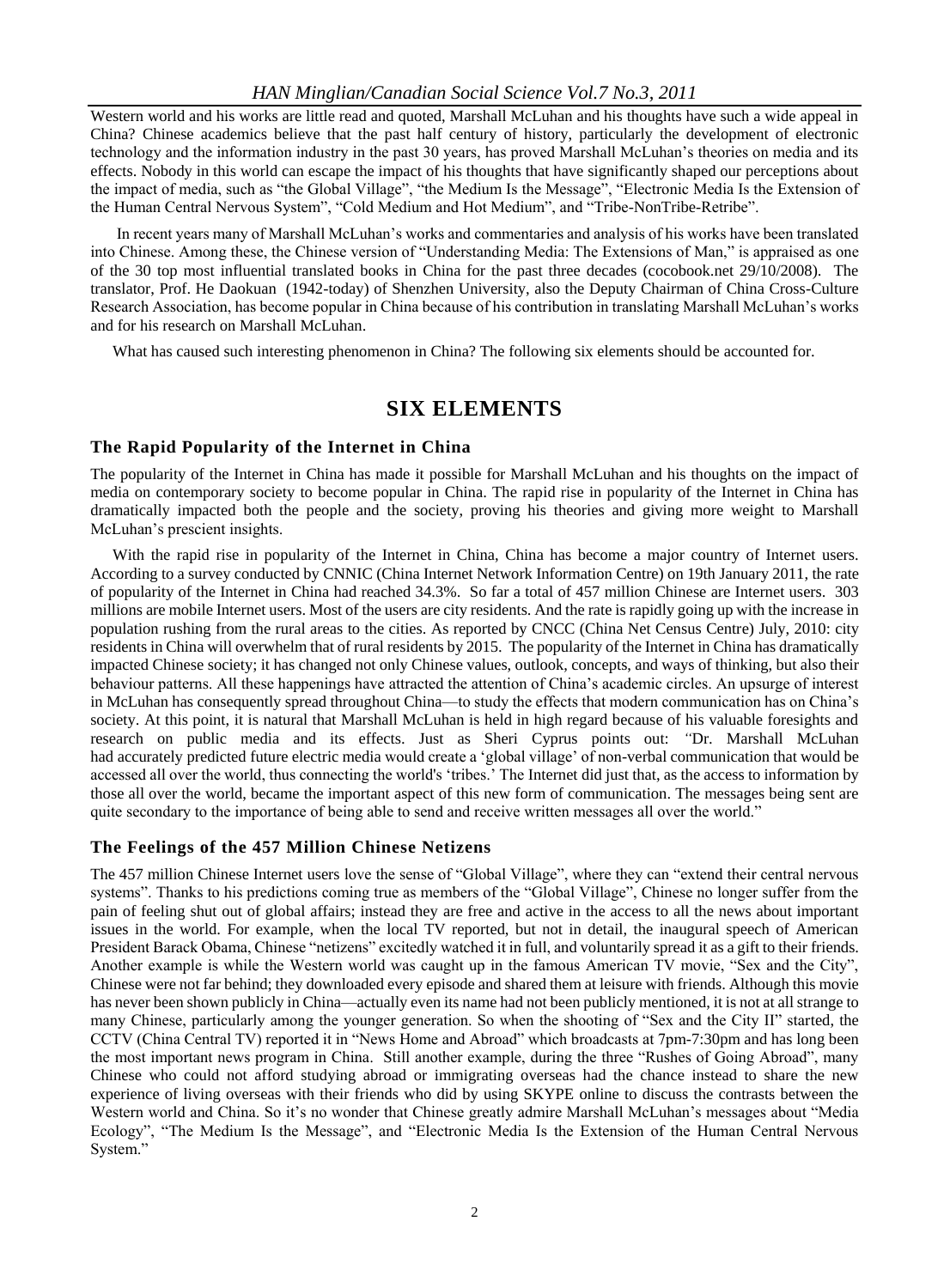### **The Dramatic Impact the Modern Public Media has had on the Traditions**

Having experienced so many great changes, Chinese have been convinced by Marshall McLuhan"s consistent theories that media can change the traditions (at least in the Western world) that heretofore have been largely shaped by the Bible and Shakespeare—that media can truly change the world.

Indeed, significant changes have taken place in China: the age in which the authority-controlled public media was the only voice that Chinese heard has gone forever; the traditional media"s role of a baton in the hand of the authority has been greatly challenged; and the approach that the public media in China functioned merely as a propaganda tool controlled by the authority has been severely compromised.

The Internet provides not only inexhaustible and timely information resources for Chinese to study and as a source of entertainment; it also acts as a reliable and convenient source for Chinese to access whatever the local public media has not reported and to check the truth and accuracy of whatever it has covered. In fact, the Internet has become a powerful tool of self-defence for Chinese—through the Internet, instead of being passive listeners, as in the past, now Chinese are actively expressing their opinions on important events that happen around them. They are also using the Internet to get involved in administering justice, to seek help and expose corruption. Take Ms. Dong Yujiao's case as an example, which happened in Badong County, Hubei Province in May 2009. A girl in her self-defence had killed one and injured two of three officials who sexually harassed her. At first, the local public media kept quiet about it, but under the pressure of Internet users, they had to report it until this event ended in a fair result—the girl was finally released as innocent.

Another example is a speech made by Zhou Jiugeng, the former director of Jiangning District Housing Authority, Nanjing province, on 28 December, 2008. His official speech annoyed the public so that his photo was exposed online in which he was seen wearing a luxury watch that cost around RMB  $Y100$ , 000 and he was also seen to be smoking the most expensive cigarettes which only rich people can afford, that cost RMB  $\angle$  1,500 per carton. Internet users kept questioning where he got so much money to pay for such luxuries, which he could not possibly have afforded on a public official's salary. Soon, with the help of Internet users, many of his luxury houses and details of bribes he"d accepted were exposed online. On 20 March, 2009, he was expelled from the party, expelled from office, accused of crimes and transferred to judicial organs for handling.

Chinese have witnessed what Marshall McLuhan had the foresight to predict half a century ago: that media changes the people, it changes the society and it changes the world; also the audience decides the media. Nowadays, whatever Chinese Internet users are concerned with online is more and more affecting the Chinese public media. Very often the Chinese public media has to adjust its focus according to the interests of Chinese Internet users.

#### **Marshall McLuhan's Highly Theoretical Style of Writing**

Marshall McLuhan"s highly theoretical style of writing provides an opportunity for Chinese academics to extend their academic research, and to expand their own thoughts as well.

In the Western world, among those critical voices to Marshall McLuhan, the strongest one is that "his theories lack logic and systemic details". Even Dr. Paul Levinson, the most famous media scholar in the digital age, who highly appreciates Marshall McLuhan"s theories, admits that: *"*McLuhan"s writings are not at all in the academic writing style. His books have neither large sections of well-organized writings nor rigorously logic narratives. Therefore it is not necessary to read his books in the order from the first chapter to the second chapter". However, the reason Marshall McLuhan has been seriously criticized most by the Western world is one of the reasons that McLuhan"s theories have become popular in China, because by that Chinese academics then have the opportunity to extend their academic research and to expand their own thoughts as well.

The reasons for this phenomenon are both historic and political. Ever since the so-called "Great Cultural Revolution", for many decades such qualities as "unique", "thoughtful", and "creative" were not encouraged in the ideology of China. Actually free thoughts were not encouraged at all. In order to avoid political risks, Chinese academics had to choose the safest way, which was to "research"—in fact to "re-crew" the academic accomplishments of the few most famous domestic scholars, such as Xun Lu (1881-1936) and Moro Guo (1892-1978). Implementing such a philosophy of "safety", Chinese academics hid themselves behind the thoughts of the famous scholars" so as to avoid revealing their own true thoughts that might bring them trouble. For so long time there was no an academic system for Chinese academics to freely and properly develop their academic thoughts, consequently, few Chinese academics have developed their thoughts and theories; no real, meaningful academic research or findings have been made, either. The side effects now still exist in the circle of Chinese academics. The current situation is: Chinese academics are still taking the safest way which they have been used to, that is, either to borrow the "power" of the world-famous scholars by "re-crewing" their academic accomplishments or to borrow the "mouths" of world-famous scholars to mask whatever they themselves wish to say, but dare not.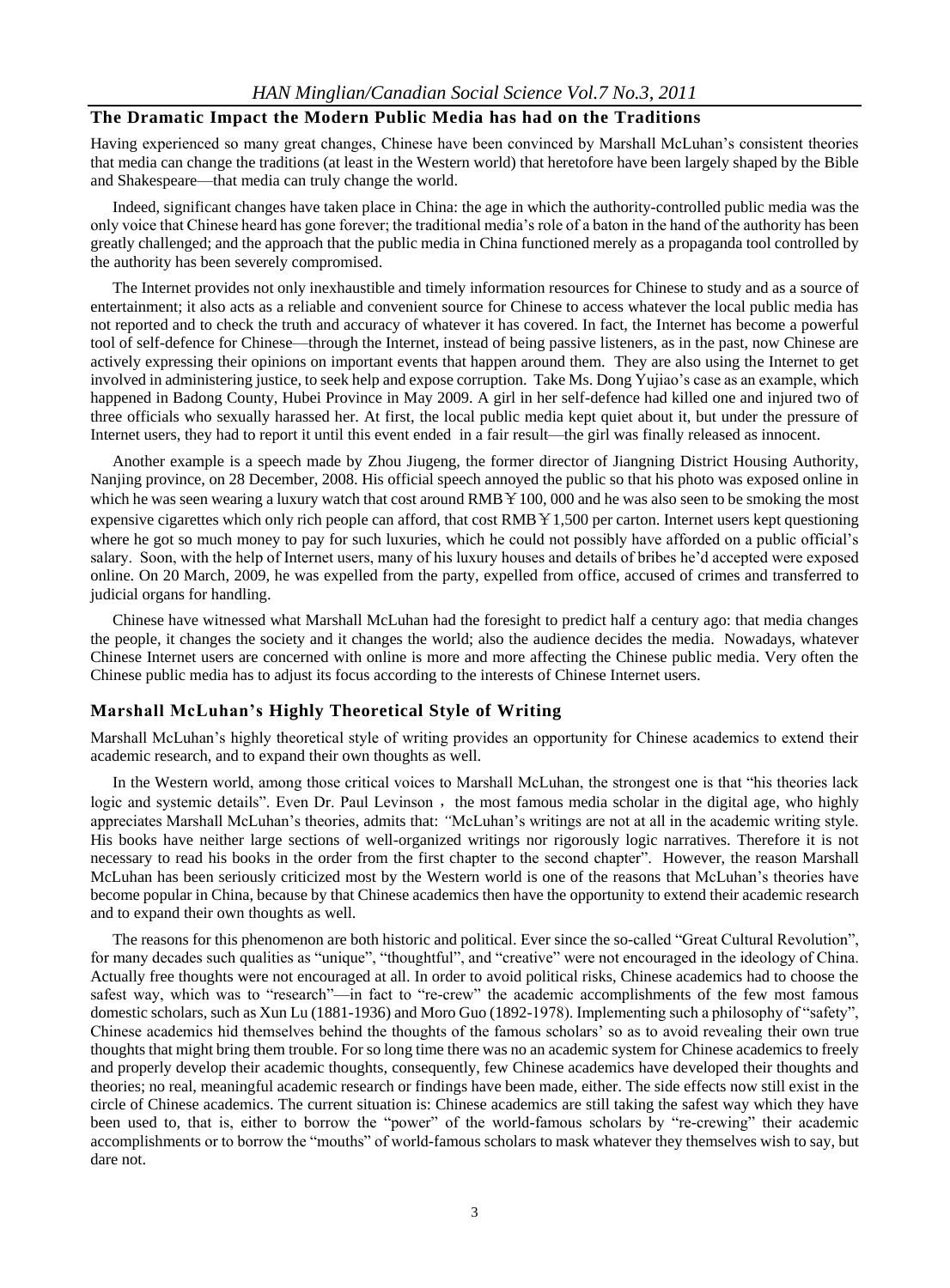#### *HAN Minglian/Canadian Social Science Vol.7 No.3, 2011*

Not only Marshall McLuhan"s highly theoretical style of writing provides an opportunity for Chinese academics to extend their academic research, and to expand their own thoughts as well, but also Marshall McLuhan"s academic ethic demonstrates for Chinese academics how to seek the new findings and produce creative merits.

In the eyes of Chinese academics, Marshall McLuhan was a courageous scholar who was full of adventurous spirit, dared to try something new, was not confined to limits, for what he believed was right, he firmly and fearlessly stood alone, enduring being misunderstood, criticized and defeated. For example Marshall McLuhan has been strictly criticised for making his research go beyond the bounds of British and American literature, deeply "invaded" the territory of the media world; and letting his thinking "fly" freely in his academic pursuit without caring about being at odds with commonly accepted ideas; and having insisted on his free expression in his highly theoretical style of writing, ignorant of the conventional rules. However, it is his academic courage—stood alone for what he believed was right regardless of the consequences that make his theories survived the texts of so many criticisms, denials, and the time as well. No doubt, the course, in which Chinese academics have introduced McLuhan and his theories into China, is also a course in which they have learned, absorbed and spread McLuhan's thoughts, his spirit and his academic ethic. Through translating, teaching and researching McLuhan, Chinese academics are drawing the courage, the confidence and the insight from McLuhan, which are what they most need in extending their academic research and expanding their own thoughts. For this reason, McLuhan and his theories are not only the valuable academic resources for Chinese academics to research, but also a valuable source for Chinese academics to gain the strength for them to persuade the meaningful academic research.

Owing to the influence of Marshall McLuhan"s academic ethic, a hero has arisen in Chinese academia recently. He is Mr. Fang Zhouzi, who obtained Doctor Degree of biochemistry in Michigan State University, USA in 1995, and bravely started the war to fight against unethical practices in Chinese academia after he returned China and founded the first Chinese Net-Literature in 1994. In his website, Mr. Fang Zhouzi exposed some Chinese professors who had plagiarized the academic accomplishments of overseas scholars". For that on August 29, 2010, Mr. Fang Zhouzi was attacked and hit in the waist with an iron hammer by the murderer who was hired by one of the exposed professors. Yet, Mr. Fang Zhouzi does not give up. Discharged from the hospital he is now still firmly and fearlessly fighting against those unethical practices in the Chinese academia. His behaviours are highly appreciated by the majority of Chinese academics.

#### **Marshall McLuhan's Two Famous Concepts of "Hot Medium" and "Cold Medium"**

Marshall McLuhan"s two famous concepts of "Hot Medium" and "Cold Medium have significantly enlightened Chinese media in its reform when it is seeking to survive with the increasing competition.

According to Marshall McLuhan, "Hot Medium" means that which offers clear, bright and high-definitive information. Due to its high-definitive information, such media is "hot" enough itself so that it does not require much imagination and involvement from the audience—without much related "warming up" of thinking, the audience can process the information provided. Thus, "Hot Medium", with its high-definitive information, hits audience like huge waves; the result is the audience is soon over-fed. On the contrary, "Cold Medium" refers to that which offers fuzzy, easy, comfortable and low-definitive information; thereby it invites the audience to participate using their imagination and applying previous knowledge, thus filling in the missing details to achieve a complete understanding. What Marshall McLuhan pointed out here has greatly helped Chinese media to have insight and better understanding of the features of media and its laws of functioning as well. This is particularly obvious in Chinese TV services in which digital TV programs are promoted which provides 120 channels of programs, consequently sharpening competition among the 120 channels. Having been enlightened by McLuhan, Chinese TV experts have realized that old-pattern communication practices, which always cram and condemn the audience with arbitrary, conclusion-made notions and views, have to be reformed if they want to keep the audience—to keep themselves going. As the reform proceeds, nowadays those "too hot" Chinese TV programs are gradually being replaced by "cold" ones. Such reform is really welcomed by the massive Chinese audience.

Take the 30-episode Chinese TV series "Latency" for example, which was the most appealing program in 2009 and was repeatedly played for several months by several Chinese TV channels. During the time the TV series was on, almost every Chinese family engaged in intensive watching. It created the highest watch rate in China, and became so well known that almost every Chinese knows about it. Why was it such a success? While its theme was very ordinary—a story of a spy, what was not ordinary was that in the development of the plot it did not show people who were good and who were wrong just by simple "red faces" or "black faces", and the characters in it did not speak much like those in other TV series with similar themes; instead much room was left for the audience to fill in, to guess, to imagine and to complete—really the TV series successfully satisfied the audience"s need to participate and to fulfil by themselves. Until now the story of the TV series and its characters vividly live on in Chinese mind, much as though they had actually once existed.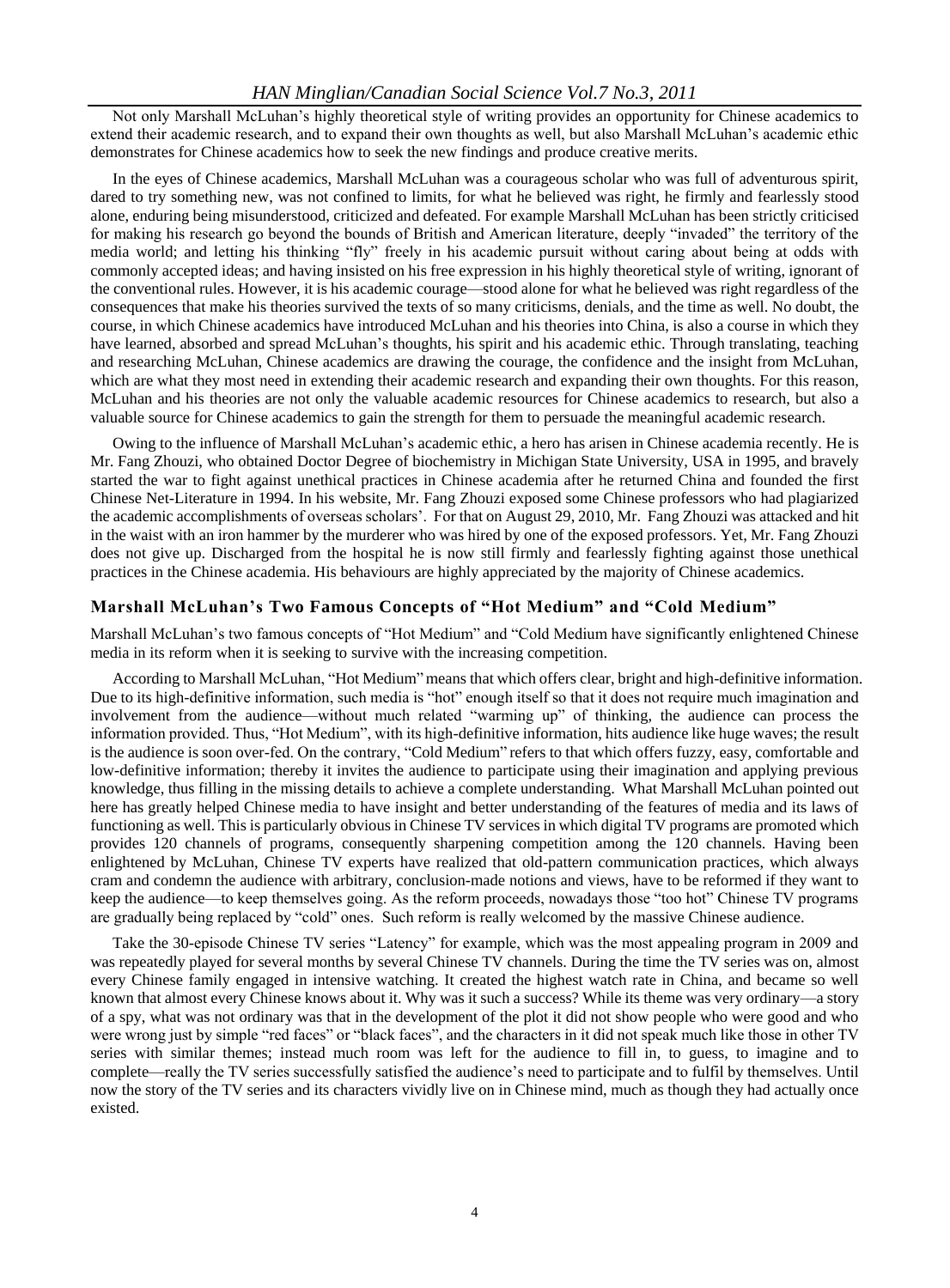#### **The Deep and Far-Reaching Influence Marshall McLuhan's Theories on Media have had on Chinese Academics in the Fields of Culture and Mass Communication**

Marshall McLuhan"s theories on media have had a deep and far-reaching influence on Chinese academic perspectives, and as well as their teaching methodology and technique, particularly in the fields of culture and mass communication, which is shifting the research emphasis from being text/script-centred into being reader/audience-centred.

How far and how deep has McLuhan influenced Chinese academics in the fields of culture and mass communication? Look at the following statistics: since the year 2000, the first Marshall McLuhan"s book "Understanding Media: The Extensions of Man" was published in Chinese by The Commercial Press (China) as its classic product, Nanjing University Press published his collection, entitled "McLuhan"s Highlights" in Chinese, Journal of Shenzhen University published several comments on McLuhan"s theories, the journal of Beijing Broadcasting College "Modern Communication" published two dozen articles on McLuhan"s thoughts, and more than ten Chinese universities have created specific chapters in their curriculum of culture and mass communication to introduce and comment on McLuhan"s thoughts and theories. So nowadays, Marshall McLuhan is known by just about everyone in the fields of culture and mass communication in China.

In the past decade, Chinese academics in the fields of culture and mass communication have never stopped their efforts in the study of Marshall McLuhan, and they have found that Marshall McLuhan had applied what he had learned about "text analysis" when he studied in Trinity College Cambridge into media analysis and that Marshall McLuhan, metamorphosing from an ordinary literature lecturer into a great master of media, completed not only his transformation of personal academic perspectives, but also symbolized the two major changes in the fields of literature theory and communication theory in the 20th Century—the first was literature analysis from being author-centred (focused on analysing the authors" historical background) into being text/content-centred (focused on analysing literature works); the second was from being text/content-centred (focused on analysing literature works) into being reader/audience-centred (focused on analysing the audience, the media, its functions and its effects).

Deeply influenced by these findings, Chinese academics in the fields of culture and communication are trying hard to liberate their research and teaching from being text/content-centred and plunge into being reader/audience-centred focusing on the audience"s feeling, the audience"s receptive effects; also they are combining their new teaching methodology and technique with a close co-operation with the media. By exposing more to the media they have offered theoretic advice to the media, in turn their further research has been greatly promoted by the feedback and enormous first-hand data from the media. Therefore more practical measures and better programs have been made to meet the needs of the fast developing Chinese society.

Such a transformation in the research and teaching emphasis is benefiting not only more and more Chinese students, but also more and more Chinese government departments, media workers, industrial and commercial world as well.

Another important influence that Marshall McLuhan"s theories on media have had on Chinese academics in the fields of culture and communication is his emphasis on researching the inter-effects between the media and the audience, also the needs of the individual who is the terminal audience of the advanced media: both the Internet and TV. Prof. Xiu Yaokui (1939-today) commended: "McLuhan paid great attention to the inter-relationship between the individual audience and communication technique. For him, it is a private affair between the communication media and the individual audience."

In 1966, McLuhan pointed out: "As important as it is for educators to shift from teaching into findings, so that learners directly participate in the course of learning, all media should give up these comprehensive packages and turn instead to tailor to the individual". Chinese academics appreciate the new vision which McLuhan opened in the research on media and communication, and Chinese academics believe that this new vision meets the needs of the advanced net-TV age, which features an audience which, in most circumstances, consists of a single, active individual in front of the terminal of a lap-top or a TV set, instead of a large number of people, "passive target" as they said.

No doubt research into this new vision is renewing the concepts of Chinese communication, emphasis on the inter-effects between the audience and media technique has been implemented and this will finally benefit the development of China's external image as a more active member of the global village.

# **CONCLUSION**

The first "McLuhan Rush" took place in the 1960s in the U.S. when the media and academia highly appreciated his research on the effects media has on society. The second "McLuhan Rush" happened in the mid-1990s when the U.S. and Canada started a new academic discussion on Marshall McLuhan and his thoughts. After nearly half a century, the third "McLuhan Rush" is happening in China. It comes as no surprise. Through a process of historical selection, it meets the need in China to understand the impact of the development of new media technologies and adapting a market system. As